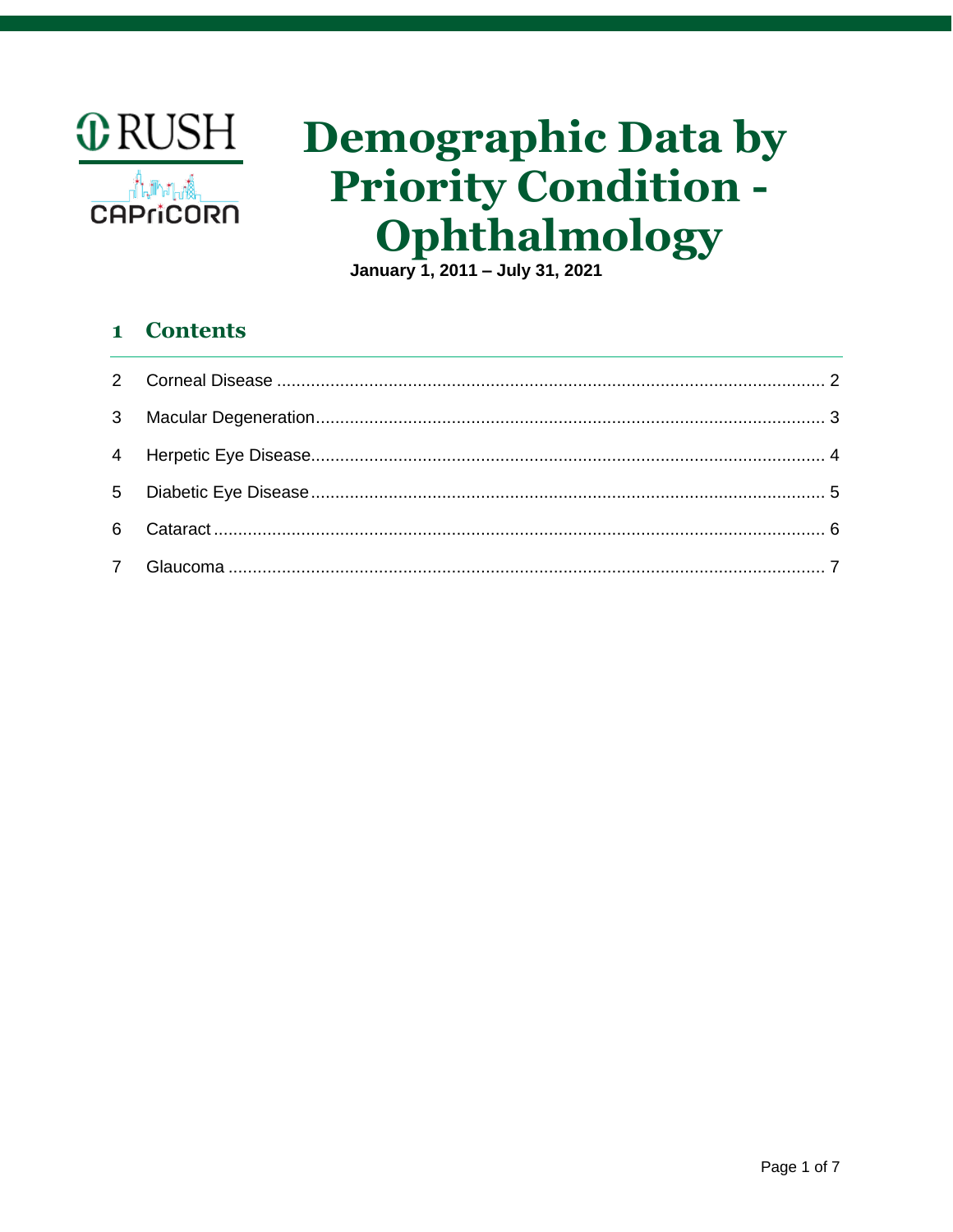# <span id="page-1-0"></span>**2 Corneal Disease**

#### **Total Patient Count:** 3760

| <b>Race</b>                      | <b>Count of Uni</b> |
|----------------------------------|---------------------|
| White                            | 2253 (59.92%        |
| <b>Black or African American</b> | 766 (20.37%)        |
| Asian                            | 144 (3.83%)         |
| Other                            | 513 (13.64%)        |
| Unknown                          | 84 (2.23%)          |
|                                  |                     |

Hispanic or Latinx 536 (14.26%) Not Hispanic or Latinx 3169 (84.28%) Unknown 55 (1.46%)

| Male    | 1556 (41.38%) |
|---------|---------------|
| Female  | 2204 (58.62%) |
| Unknown | $0(0.00\%)$   |

| <18   | 44 (1.17%)    |
|-------|---------------|
| 18-24 | 89 (2.37%)    |
| 25-44 | 800 (21.28%)  |
| 45-64 | 850 (22.61)   |
| 65-74 | 797 (21.20%)  |
| >75   | 1180 (31.38%) |

### **Race Count of Unique Patients**

 $9.92\%)$  $B(37%)$ 

### **Ethnicity Count of Unique Patients**

### **Sex Count of Unique Patients**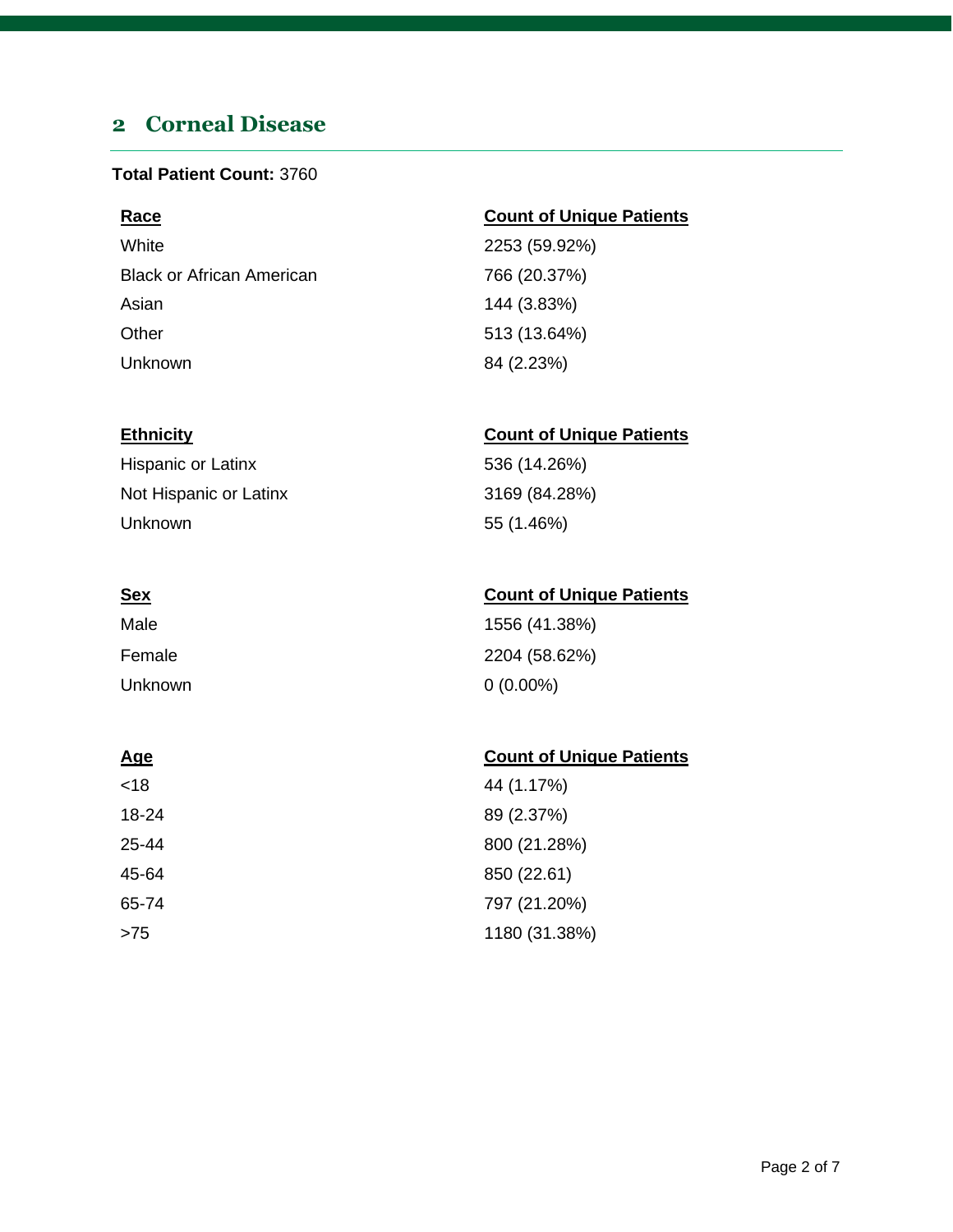# <span id="page-2-0"></span>**3 Macular Degeneration**

#### **Total Patient Count:** 6240

| <b>Race</b>                      | <b>Count of Unique Patients</b> |
|----------------------------------|---------------------------------|
| White                            | 4455 (71.39%)                   |
| <b>Black or African American</b> | 838 (13.43%)                    |
| Asian                            | 224 (3.59%)                     |
| Other                            | 622 (9.97%)                     |
| Unknown                          | 101 (1.62%)                     |

#### **Ethnicity Count of Unique Patients**

| Hispanic or Latinx     | 594 (9.52%)   |
|------------------------|---------------|
| Not Hispanic or Latinx | 5571 (89.28%) |
| Unknown                | 76 (1.22%)    |

| <u>Sex</u> | <b>Count of Unique Patients</b> |
|------------|---------------------------------|
| Male       | 2350 (37.66%)                   |
| Female     | 3890 (62.34%)                   |
| Unknown    | $0(0.00\%)$                     |

| <18   | $<$ 12 (0.03%) |
|-------|----------------|
| 18-24 | 12 (0.19%)     |
| 25-44 | 122 (1.96%)    |
| 45-64 | 686 (10.99%)   |
| 65-74 | 1518 (24.33%)  |
| >75   | 3900 (62.50%)  |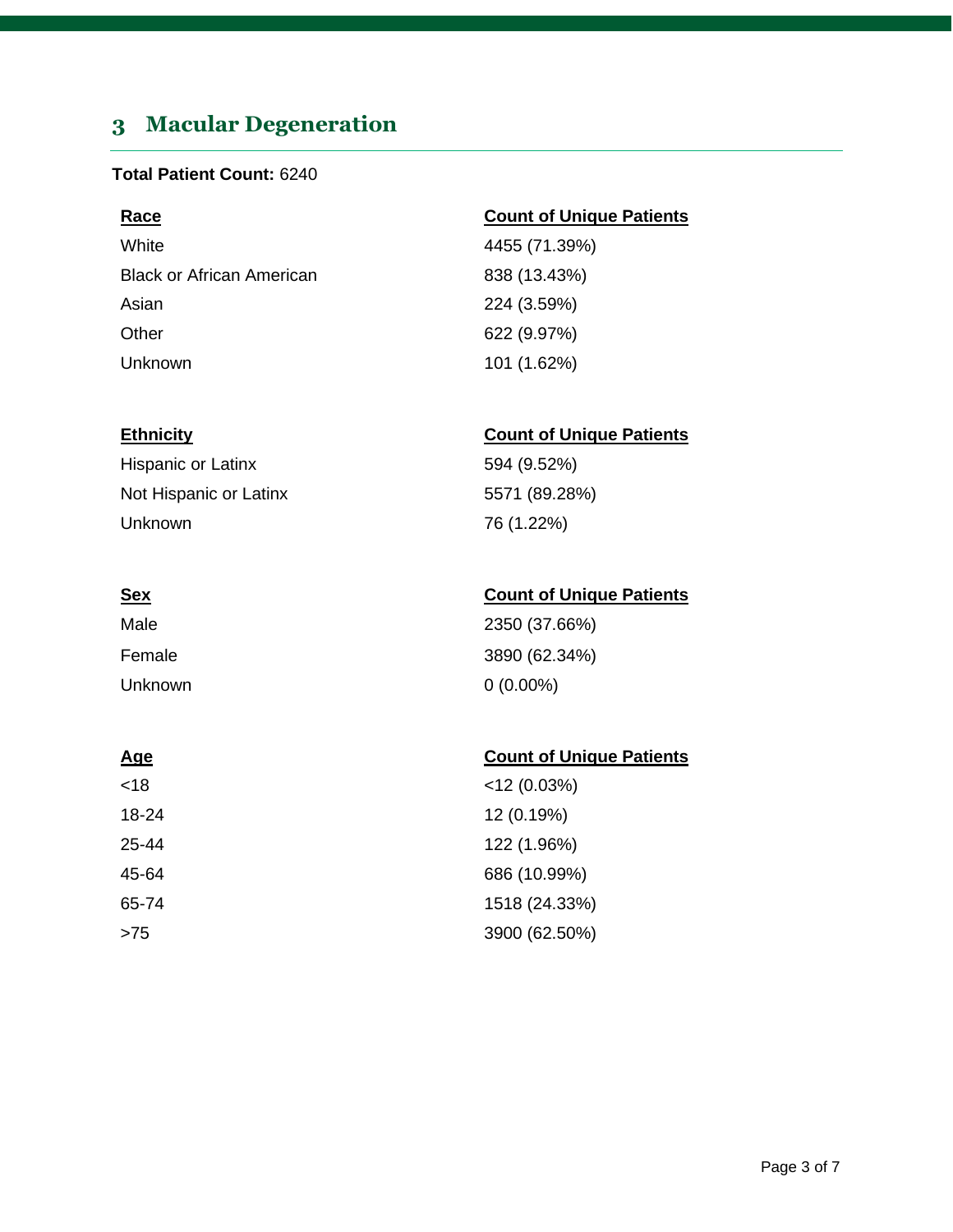# <span id="page-3-0"></span>**4 Herpetic Eye Disease**

### **Total Patient Count:** 431

| <b>Race</b>                      | <b>Count of Unique Patients</b> |
|----------------------------------|---------------------------------|
| White                            | 259 (60.09%)                    |
| <b>Black or African American</b> | 81 (18.79%)                     |
| Asian                            | 14 (3.25%)                      |
| Other                            | 67 (15.55%)                     |
| Unknown                          | $<$ 12 (2.32%)                  |

#### **Ethnicity Count of Unique Patients**

| <b>Hispanic or Latinx</b> | 79 (18.33%)    |
|---------------------------|----------------|
| Not Hispanic or Latinx    | 343 (79.58%)   |
| Unknown                   | $<$ 12 (2.09%) |

| <u>Sex</u> | <b>Count of Unique Patients</b> |
|------------|---------------------------------|
| Male       | 186 (43.16%)                    |
| Female     | 245 (56.84%)                    |
| Unknown    | $0(0.00\%)$                     |

| <18   | 19 (4.41%)     |
|-------|----------------|
| 18-24 | $<$ 12 (0.93%) |
| 25-44 | 89 (20.65%)    |
| 45-64 | 110 (25.52%)   |
| 65-74 | 87 (20.19%)    |
| >75   | 122 (28.31%)   |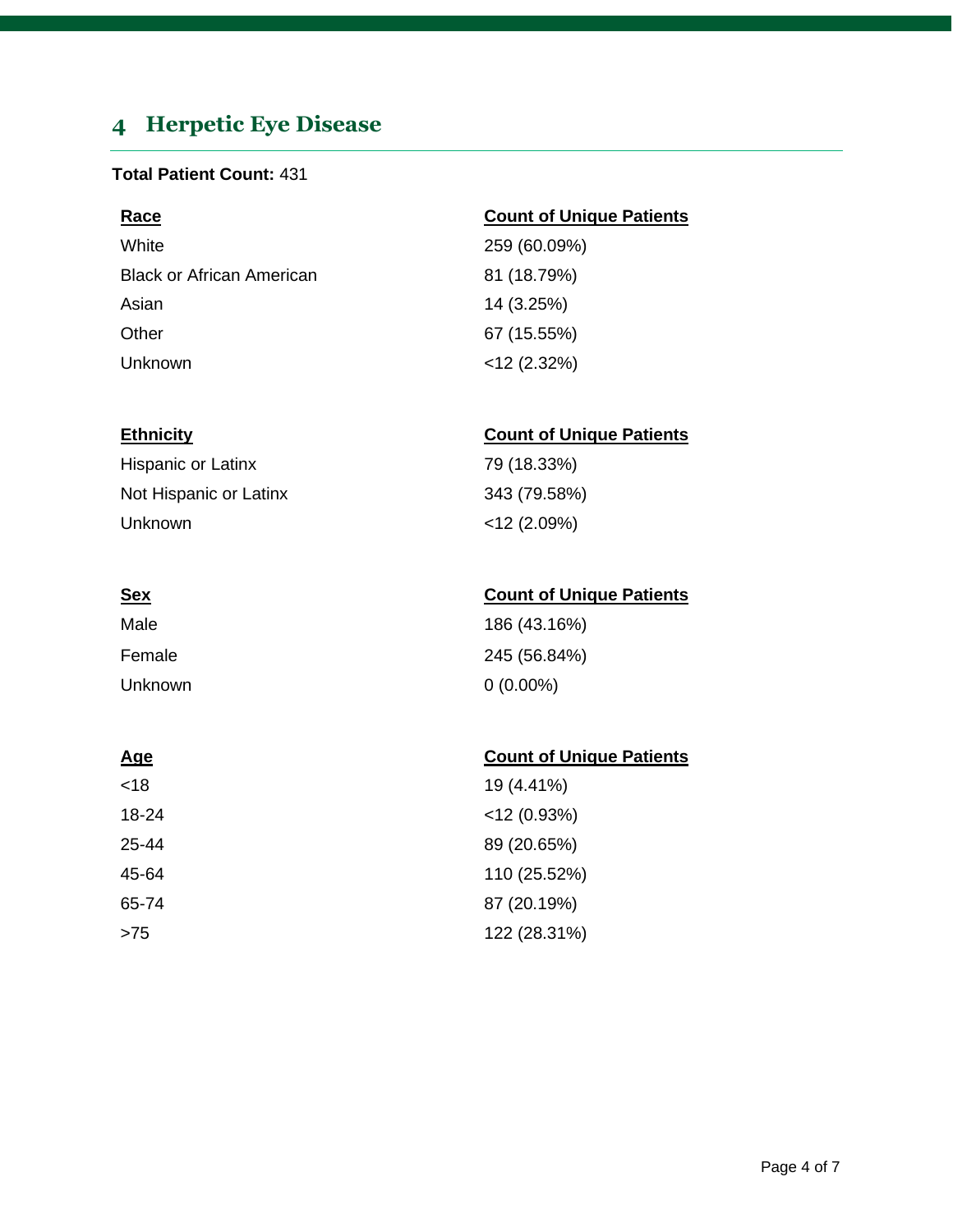# <span id="page-4-0"></span>**5 Diabetic Eye Disease**

#### **Total Patient Count:** 7405

White 2562 (34.60%) Black or African American 2911 (39.31%) Asian 240 (3.24%) Other 1611 (21.76%) Unknown 81 (1.09%)

Hispanic or Latinx 1991 (26.89%) Not Hispanic or Latinx 5368 (72.49%) Unknown 46 (0.62%)

| Male    | 3522 (47.56%)  |
|---------|----------------|
| Female  | 3882 (52.42%)  |
| Unknown | $<$ 12 (0.01%) |

<18 <12 (0.03%) 18-24 <12 (0.08%) 25-44 359 (4.85%) 45-64 2355 (31.80%) 65-74 2294 (30.98%) >75 2389 (32.26%)

### **Race Count of Unique Patients**

### **Ethnicity Count of Unique Patients**

### **Sex Count of Unique Patients**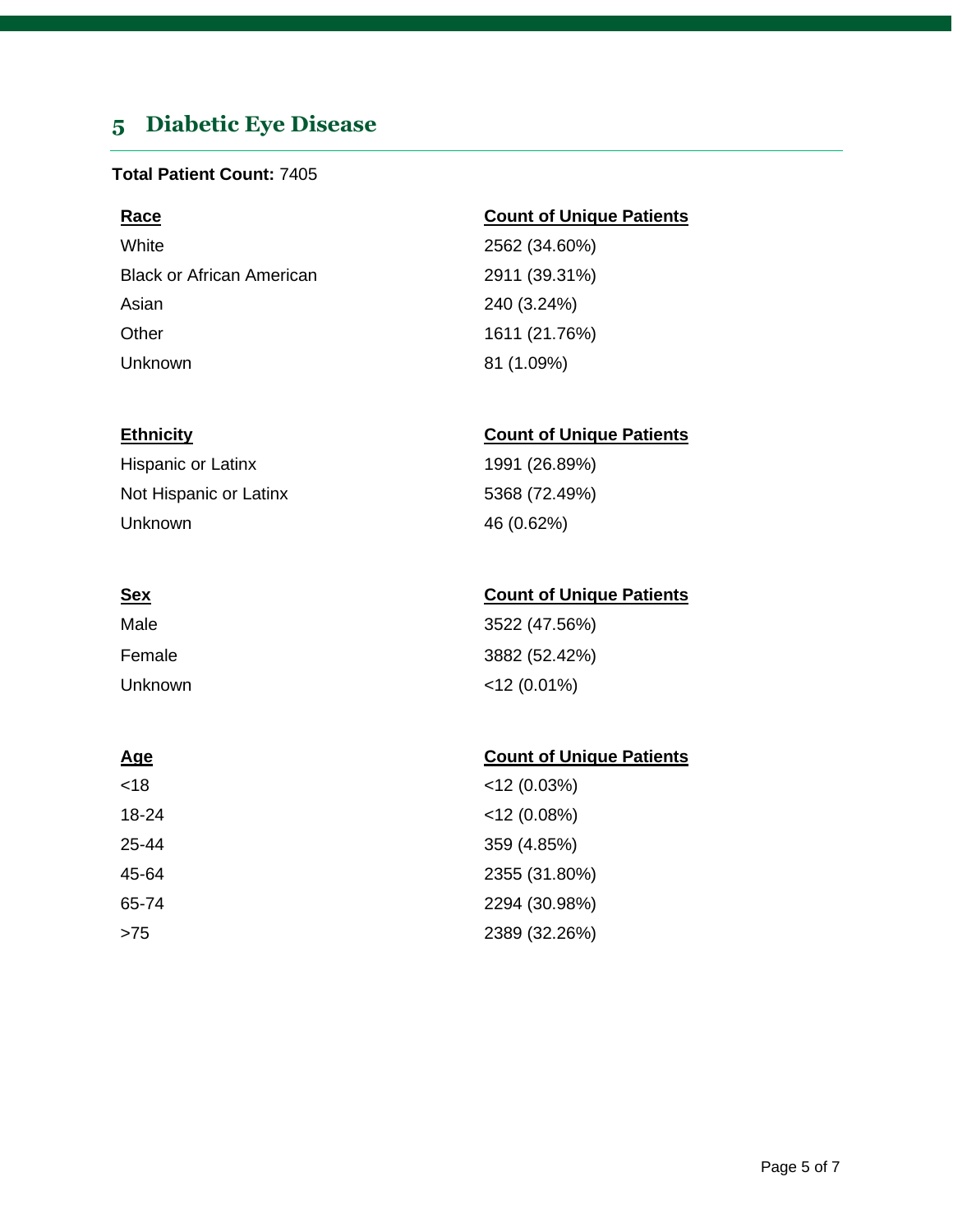### <span id="page-5-0"></span>**6 Cataract**

#### **Total Patient Count:** 40,472

White 21,228 (52.45%) Black or African American 12,174 (30.08%) Asian 1409 (3.48%) Other 4912 (12.14%) Unknown 749 (1.85%)

Hispanic or Latinx 5785 (14.29%) Not Hispanic or Latinx 34,192 (84.48%) Unknown 495 (1.22%)

| Male    | 16,004 (39.54%) |
|---------|-----------------|
| Female  | 24,468 (60.46%) |
| Unknown | $0(0.00\%)$     |

### **Age** Count of Unique Patients

| <18   | 1633 (4.03%)    |
|-------|-----------------|
| 18-24 | 537 (1.33%)     |
| 25-44 | 2603 (6.43%)    |
| 45-64 | 8167 (20.18%)   |
| 65-74 | 11,822 (29.21%) |
| >75   | 15,710 (38.82%) |

### **Race Count of Unique Patients**

### **Ethnicity Count of Unique Patients**